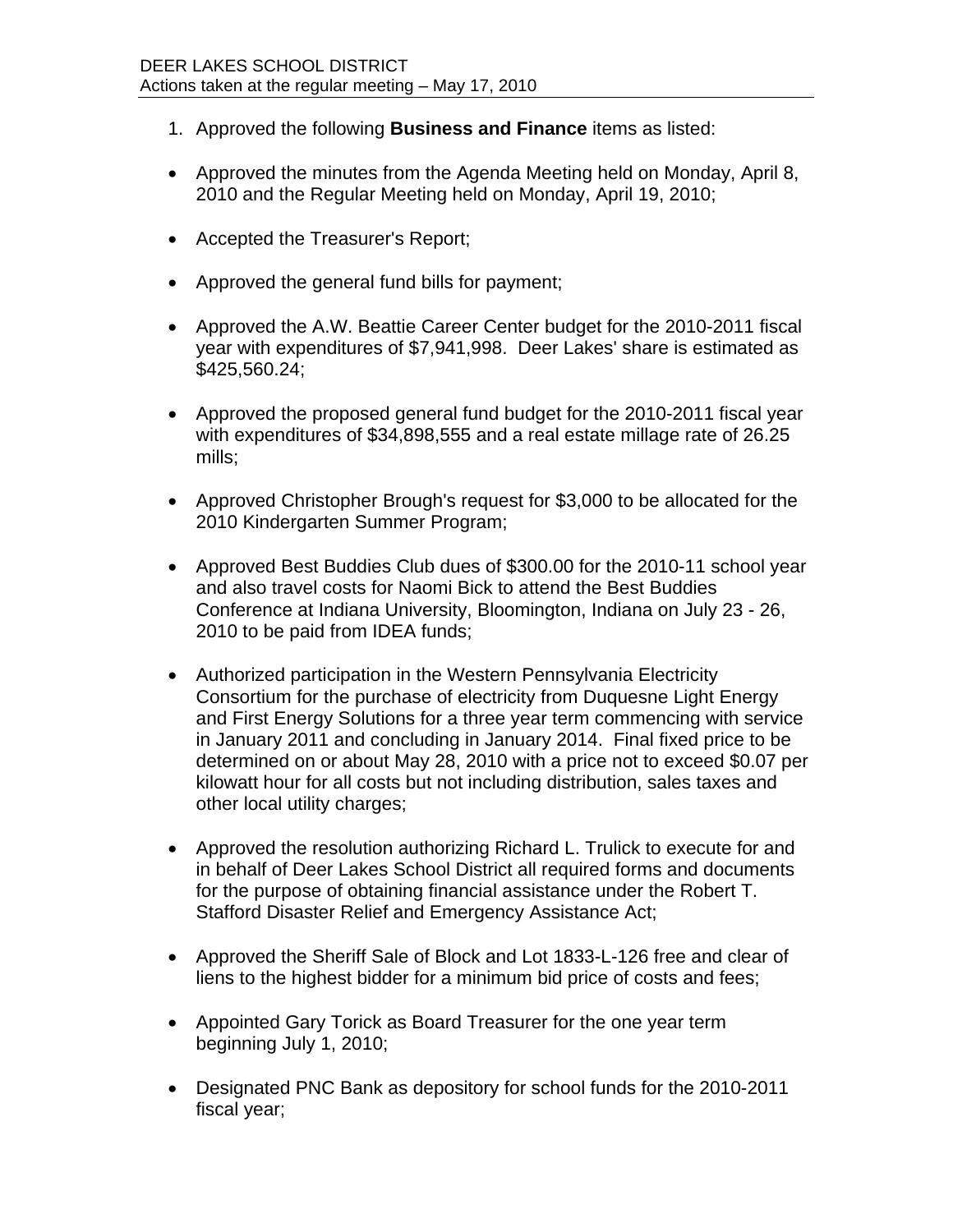- Approved the purchase of the 2008 state income tax list from the Pennsylvania Department of Revenue;
- Approved to hire twelve summer workers to help clean and maintain the buildings/grounds and two summer workers for the technology department at pay rates as per contract. (Current District Employees.)
- Approved payment of the listed construction invoices related to the High School project:

| <b>COMPANY</b>        | <b>PROJECT</b>                        | <b>AMOUNT</b>  |
|-----------------------|---------------------------------------|----------------|
| Foreman               | Architectural Invoices #38, #39 & #40 | \$13,255.54    |
| Architects/Engineers  |                                       |                |
| Foreman Program       | Construction Mgmt Inv. #42 & #43      | \$73,120.00    |
| and Construction      |                                       |                |
| Managers              |                                       |                |
| AGX                   | Asbestos Monitoring Inv. #134127      | \$300.00       |
| Civil & Environmental | <b>Construction Quality Assurance</b> | \$856.25       |
| Consultants           | Services Inv. #63535                  |                |
| Northstar             | Commissioning Inv. #104JR08H          | \$8,079.00     |
| Environmental         |                                       |                |
| Yarborough            | General Construction Inv. #22         | \$208,221.94   |
| Development           |                                       |                |
| J.J. Morris & Sons    | Acoustical/Drywall/Plaster Inv. #24   | \$129,621.13   |
| <b>DeGol Brothers</b> | Resilient Flooring/Carpet Inv. #9     | \$24,033.06    |
| Northeast Interior    | General Casework Inv. #10             | \$183,550.14   |
| <b>Systems</b>        |                                       |                |
| Maffei-Strayer        | Library Casework Inv. #2              | \$136,381.00   |
| Furnishings           |                                       |                |
| Maffei-Strayer        | Audience Seating Inv. #3              | \$144,564.00   |
| Furnishings           |                                       |                |
| Interstate Fire       | Fire Protection Construction Inv. #16 | \$8,217.50     |
| Protection            |                                       |                |
| Vrabel Plumbing       | Plumbing Construction Inv. #18        | \$25,175.00    |
| D & G Mechanical      | HVAC Construction Inv. #20            | \$30,210.00    |
| Westmoreland          | Electrical Construction Inv. #21      | \$39,252.37    |
| Electric              |                                       |                |
| <b>TOTAL</b>          |                                       | \$1,024,836.93 |

• Approved the listed construction change orders related to the High School project (items marked \*\* were previously approved by the Superintendent;)

| <b>COMPANY</b> | <b>PROJECT</b>                         | <b>AMOUNT</b>     |
|----------------|----------------------------------------|-------------------|
| Yarborough     | GC-063 Material costs to change to     | Add \$2,650.00    |
| Development**  | larger projection screen in auditorium |                   |
| Yarborough     | GC-064 Add Dex-O-Tex Posi-Tred-"O"     | Add \$2,309.00    |
| Development**  | surface in pottery room                |                   |
| Yarborough     | GC-065 Delete foundation system for    | Deduct \$3,564.00 |
| Development**  | glass block walls                      |                   |
| Yarborough     | GC-066 Remove imperfections from face  | Add \$779.00      |
| Development**  | of wall masonry where concrete risers  |                   |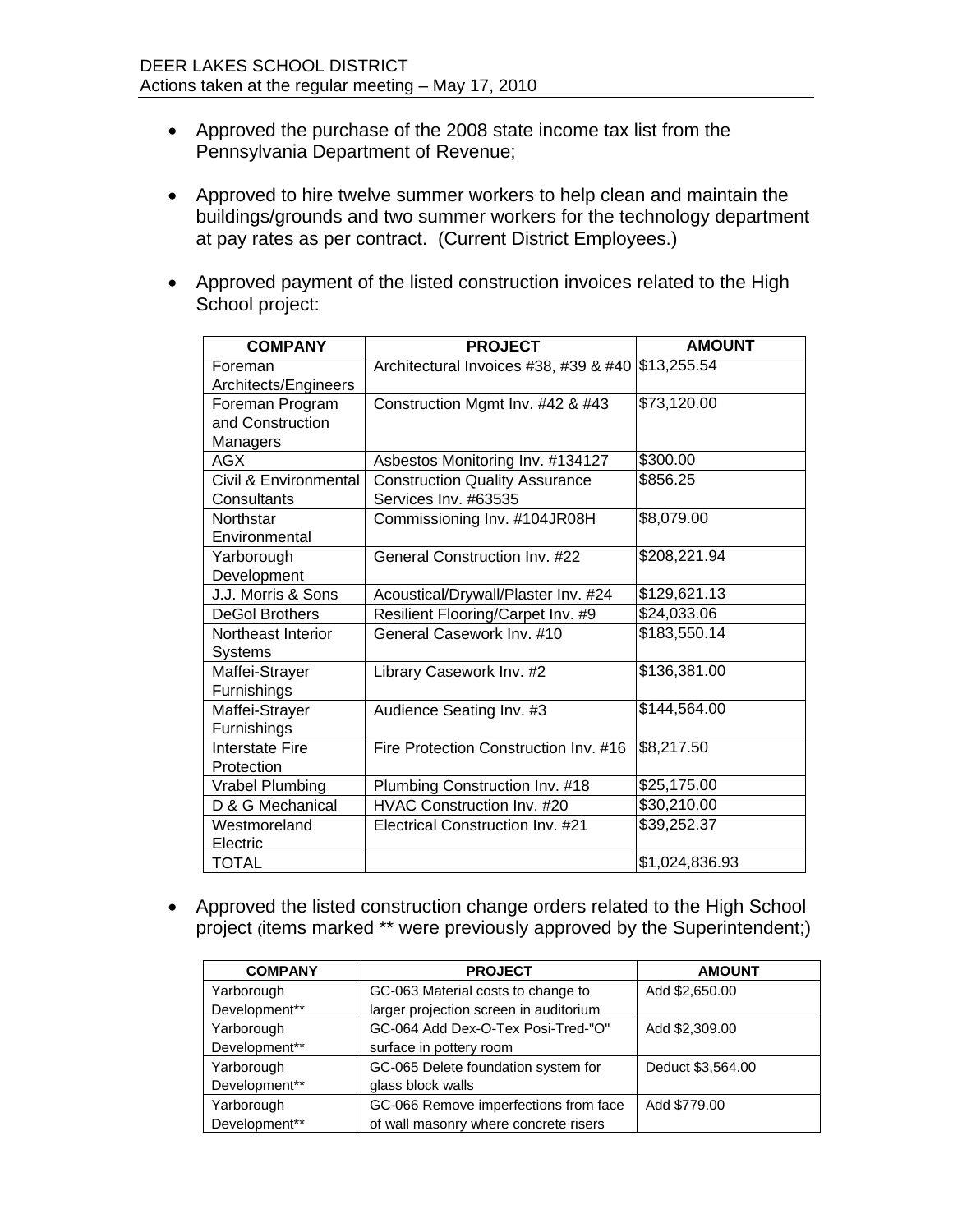|                      | were previously removed in band room       |                   |
|----------------------|--------------------------------------------|-------------------|
| Yarborough           | CCD GC-003 Construction Change             | Add Not to Exceed |
| Development**        | Directive to remedy sagging stage floor at | \$5,000.00        |
|                      | the seam where wood-supported floor        |                   |
|                      | meets the concrete-supported floor         |                   |
| Vrabel Plumbing**    | PC-022 Replace the pool water level        | Add \$5,026.00    |
|                      | control system                             |                   |
| Westmoreland         | EC-044 Add additional light at furnace     | Add \$1,141.00    |
| Electric**           | hood in metal shop                         |                   |
| J.J. Morris & Sons** | ADP-018 Add exterior soffit to baseball    | Add \$2,039.27    |
|                      | field entrance                             |                   |
| ASCC**               | COMM-001 Add two additional data           | Add \$513.39      |
|                      | drops in Mail Room                         |                   |
| TOTAL                |                                            | Add \$15,893.66   |

- 2. Approved the following **Education and Policy** items as listed:
- A second reading of revised Policy No. 218 Discipline;
- A field trip request for grade 6 to go to UPMC Sports Works on May 28, 2010 at no cost to the District except transportation;
- A request from a student, Melissa McCarthy, to job shadow Lisa Jamison at Curtisville Primary Center;
- A workshop request from Christy Culp for June 27 July 2, 2010 to attend the 2010 Art Educators Summer Institute at the New Hampshire Institute of Art, sponsored by the same at costs limited to \$400 for registration and materials;
- Revised Graduation Project requirements;
- The SAT Prep Course as presented.
- 3. Approved the following **School Facilities** requests:
- Approved DLYF to use the high school stadium on Sunday, September 19, 2010 for cheer competition from 1-6 pm.
- 4. Approved the following **Personnel** items as listed:
- Accepted the following resignations:

## SUPPLEMENTAL CONTRACTS:

- $\checkmark$  Natalie Earls Colorguard and Winterguard (effective 3/28/2010)
- $\checkmark$  Surina Dick Class Advisor Senior Activities (effective 6/18/2010)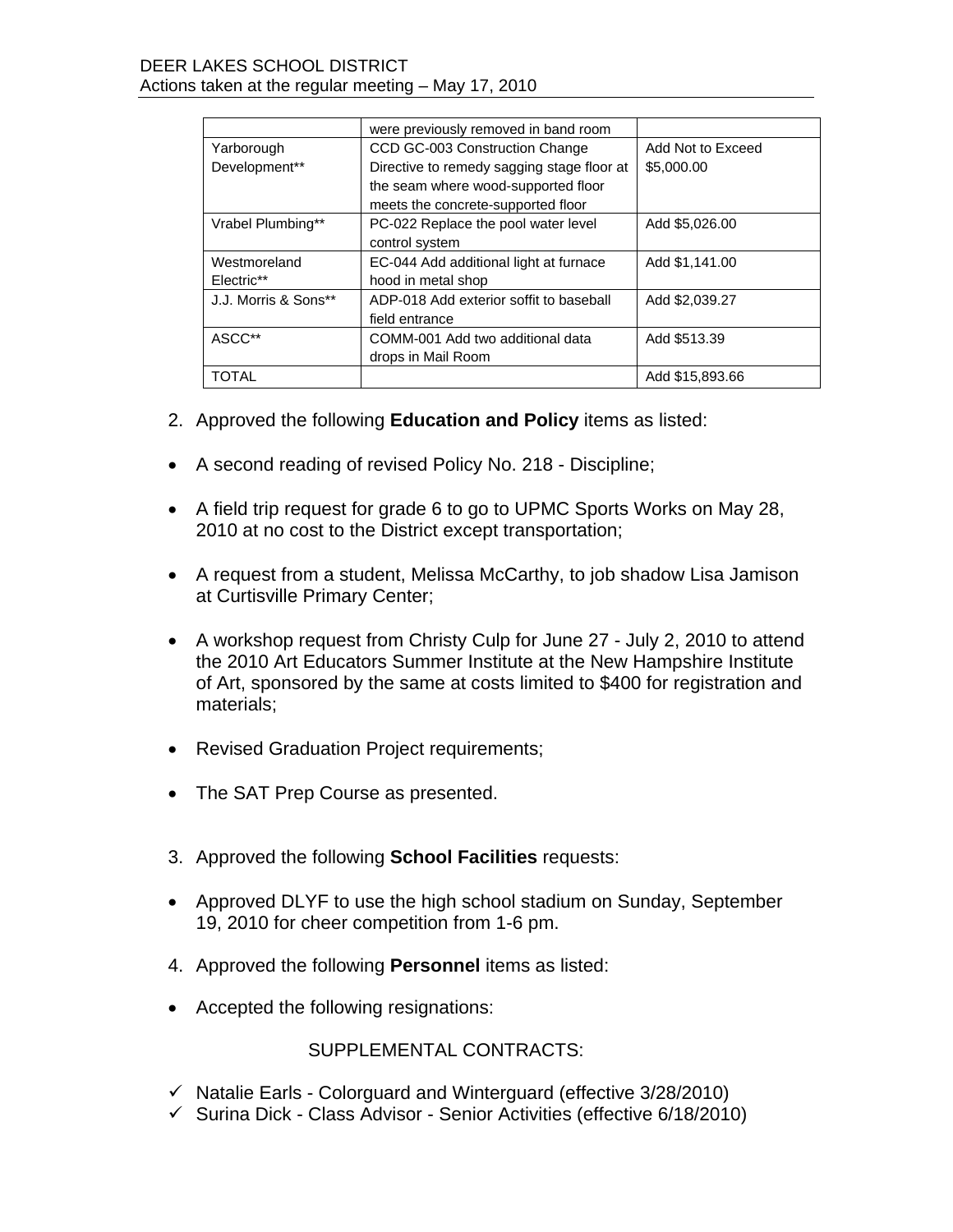- $\checkmark$  Shelley Watts Class Advisor Fundraising (effective 6/18/2010)
- $\checkmark$  Jennifer Mann Newspaper Sponsor (effective 6/18/2010)
- $\checkmark$  Jennifer L. Kautz, Accountant/Business Office Manager, effective May 14, 2010;
- Approved a practicum student from Duquesne University for the 2010-11 school year for approximately 500 hours, at no cost to the district;
- Approved the following supplemental contracts for the 2010-2011 school year, pending clearances:
- $\checkmark$  Yvette Beck Girls HS Assistant Volleyball Coach \$2,306
- $\checkmark$  Mike Leasure- Varsity Assistant Football Coach \$3,820
- $\checkmark$  Rich Bernardi- Varsity Assistant Football Coach \$3,820
- $\checkmark$  Tim Burk- Varsity Assistant Football Coach \$3,820
- $\checkmark$  Kyle Witucki- JV Football Coach \$3,791
- $\checkmark$  Tom Crawford Jr High Football Coach \$3,791
- $\checkmark$  Bob Ewing- Assistant Jr High Football Coach \$2,879
- $\checkmark$  Tom Lesniewski 7-8th Grade Football Coach \$2,879
- $\checkmark$  Jeff Fleming Volunteer Football Coach
- Lee Tornabene Volunteer Football Coach
- $\checkmark$  Jim Pearson- MS Volunteer Football Coach:
- Approved hiring Lisa M. Uhric as a permanent Food Service Worker assigned to the Middle School Cafeteria, retroactive to May 5, 2010;
- Approved hiring Kimberly A. Gutonski as a half-time bus driver;
- Approved hiring Daniel P. Lauletta as a 12 month Computer Technician at a salary of \$30,000 and benefits as per Act 93, effective July 1, 2010;
- Approved hiring James K. Kuros as a contracted computer technician for the 2010-2011 (one year only) school year at an annual salary of \$30,000 (prorated) and individual health insurance, to be paid from IDEA ARRA funds;
- Approved hiring Mende L. Hicks Health and Physical Education Teacher at the Middle School, Step 1, Bachelor's Degree, \$43,000, effective August 23, 2010, pending clearances;
- Approved the following substitutes as indicated for the remainder of the 2009-2010 school year, pending clearances:
- $\checkmark$  Kimberly A. Gutonski Food Service Worker
- $\checkmark$  Margaret P. Shaffer Bus Driver
- $\checkmark$  Loretta E. Werner Custodial Worker;